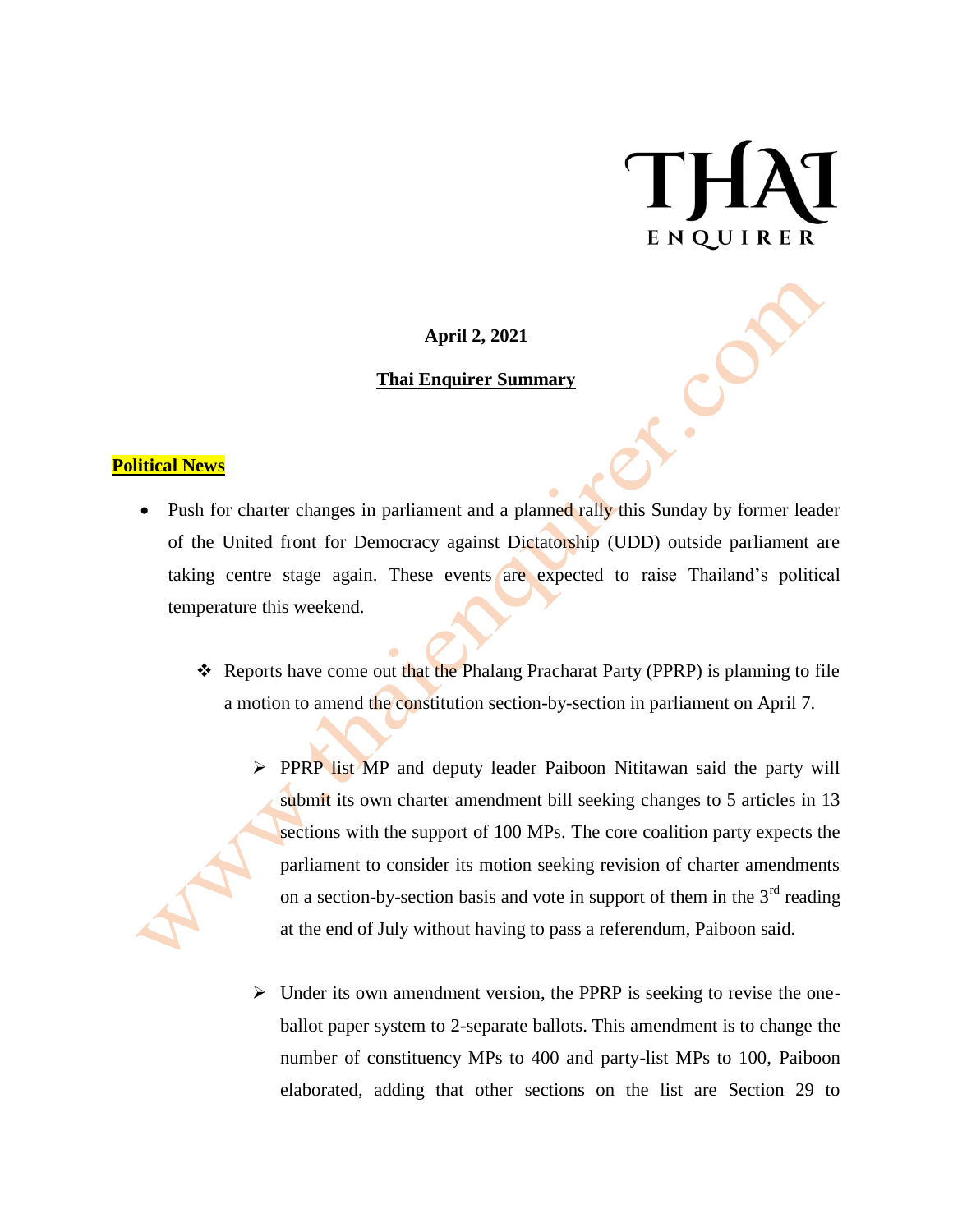guarantee that people will have better rights freedom in the justice process, Section 144, Section 185, Section 270, etc.

- $\triangleright$  The PPRP, however, will not touch the sections regarding the Senate's power or change the clause that will allow senators to join MPs in a vote in parliament to pick a prime minister, Paiboon said.
- Meanwhile, the Democrat Party MP is expected to lead other 2 coalition parties to push for charter amendments section-by-section as well.
	- Democrat Party MP for Nakhon Si Thammarat Chinnaworn Boonyakiat, as Democrat Party chief whip, revealed that he as representative of the Democrat Party whip had a meeting with Supachai Jaisamut and Paradorn Prissananantakul, representatives of the Bhumjai Thai Party, and Nikorn Chamnong, the Chart Thai Pattana Party's representative, agreed on pushing 6 proposals including:
		- $\geq$  1) Section 256 of the constitution to make the charter easier to amend. Section 256 says a charter amendment requires the support of at least onethird all 250 senators, or 84.
		- $\geq$  2) Section 272 of the constitution to curb the Senate's role in joining MPs to vote for prime minister.
		- $\triangleright$  3) Issues regarding the freedom, rights and liberty of communities.
		- $\geq$  4) Issues regarding checks and balances of the executive power and governance.
		- $\geq$  5) Issues regarding decentralisation of power.
		- $\geq$  6) Revision to the electoral system from a single-ballot system to 2 separate ballots for constituency and party-list MPs.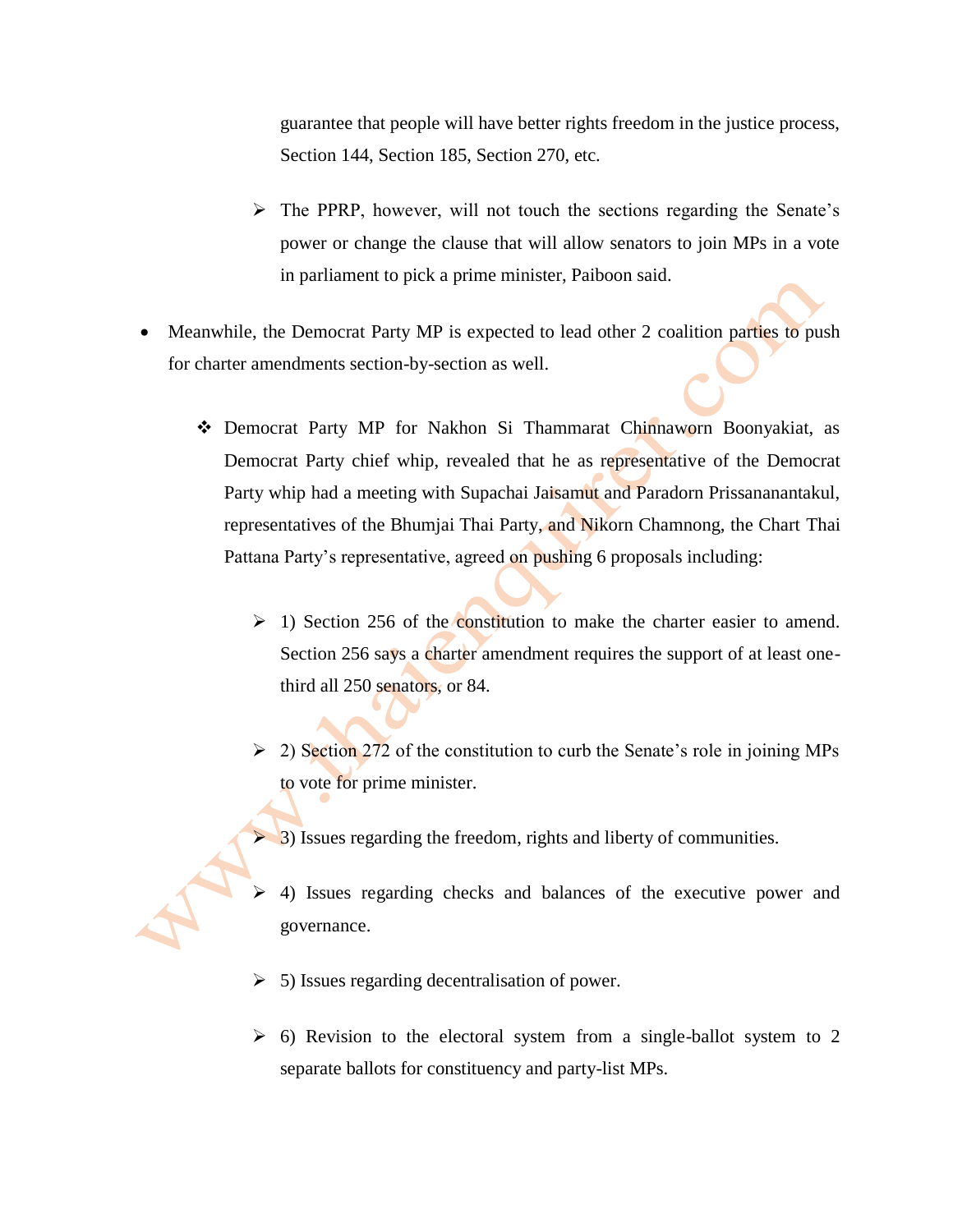- Prime Minister Gen Prayut Chan-o-cha came out to comment on UDD chairman Jatuporn Promphan scheduled this Sunday. Gen Prayut warned Jatuporn that even former red shirt leaders disapproved of his rally plan. The Prime Minister said the decision now rests with Jatuporn himself but asked him not to break the law or cause trouble or damage to the country like in the past. He said Jatuporn should have learned a lesson from the past.
- The former UDD leader who disapproved of Jatuporn's rally plan that Gen Prayut was talking about is Anon Saennan, the former red shirt leader who set up red-shirt villages. Gen Prayut then turned to ask any journalists who were born before 2010 to re-imagine the political demonstrations that year.
- Piyabutr Saengkanokkul, secretary-general of the Progressive Movement, another opponent of Prime Minister Gen Prayut Chan-o-cha, is ramping up an effort to topple the Prime Minister.
	- Piyabutr will launch a signature collection campaign under the slogan "just give one name to eradicate the Prayut system". The event will be held on April 6 at the Bangkok Art and Culture Centre.
	- $\div$  Piyabutr expects to spend 6 months from now to lead a caravan of supporters to all regions to collect 1 million signatures supporting charter amendments sectionby-section, targeting the Senate, reform of justice system and independent bodies, the 20-year strategic plan and reform of the justice system. The Progressive Movement leader will kick off his caravan in Bangkok and travel to 4 provinces, namely Chiang Mai, Phitsanulok, Khon Kaen and Pattani. He expects to complete his road tour at the end of 2021 and submit his version of charter amendment drafts to parliament next.
- Co-leader of Ratsadon (People's Movement) group Patsaravalee "Mind" Tanakitvibulpon and 2 other activists reported to Bang Pho police station to acknowledge the lese majeste charge under Section 112 while student activist Thatthep "Ford" Ruangprapaikitseree,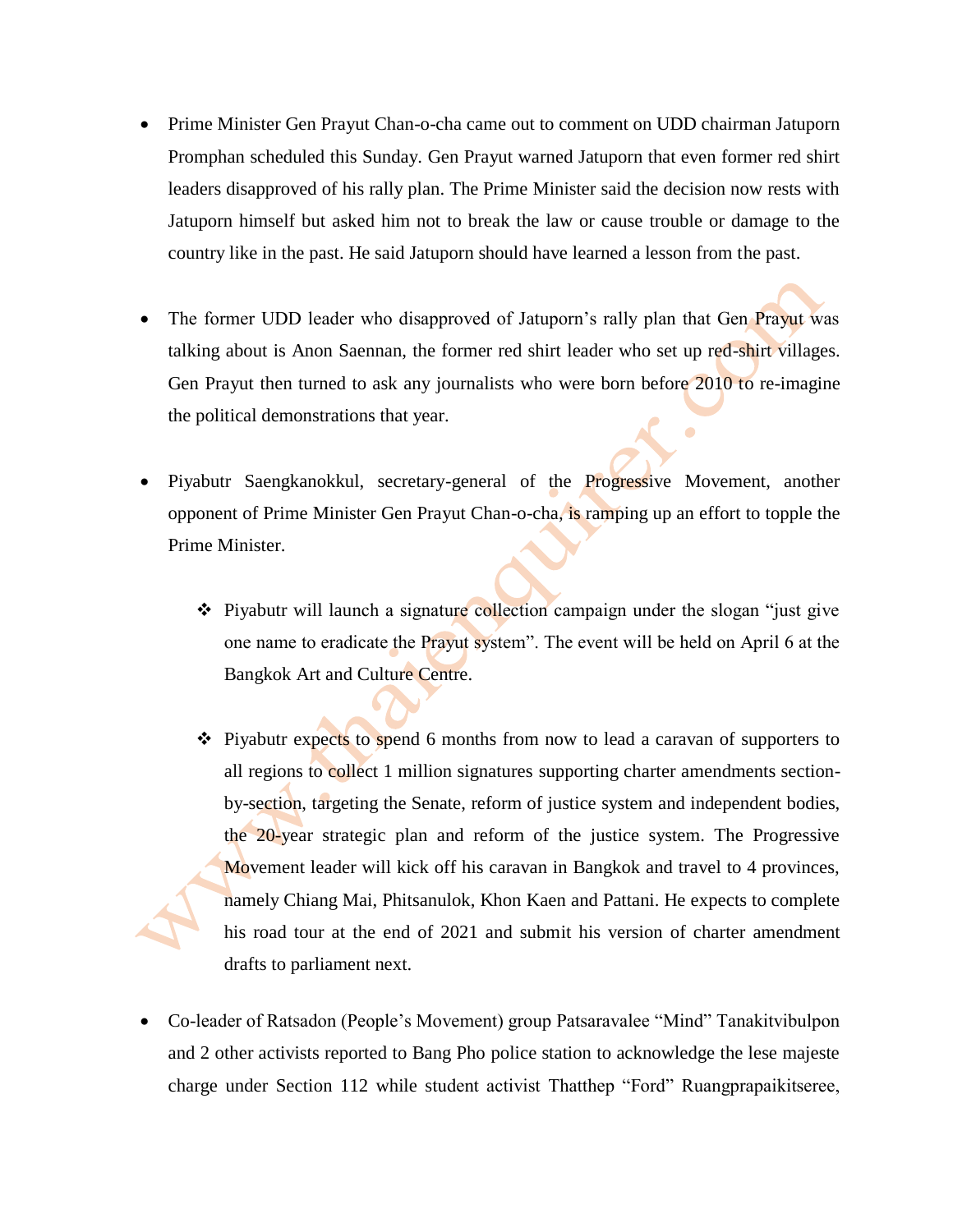who has also been charged for the same offence, failed to travel to meet prosecutors, fuelling rumours that he may have fled the country to seek political asylum aboard.

- $\div$  Prosecutors scheduled to meet the 4 defendants on May 21 to announce their decision whether to indict them in court.
- Investigators at Bang Pho Police Station plans to ask the Criminal Court to issue an arrest warrant for Thatthep's arrest.
- Meanwhile, the Criminal Court is scheduled to decide today whether it will approve a temporary release on bail for "Toto" Piyarat Chonthep, a leading member of the We Volunteer (WeVo) guard group, today. Piyarat was charged with illegally assembling for criminal acts.
- Today the Administrative Court will decide on the payment of 35 billion baht compensation that former Prime Minister Yingluck Shinawatra has to repay for allowing corruption to take place in the rice pledging scheme that prompted the Ministry of Finance to suffer losses of as much as 35 billion baht.

#### **Economic News**

- Kris Ungwithoonsathit, chairman of Thai-Myanmar Business Council, called on the Thai government to provide urgent financial assistance to business operators in Myanmar in the wake of Myanmar's mounting political violence that forces Thai businesses to halt operations.
	- Thai operators conducting businesses in Myanmar are suffering credit crunch and want the government to boost their liquidity urgently, Kris said, adding that most of them are small- and medium-sized enterprises who were forced to halt operations temporarily. They want the government to issue soft loans to them.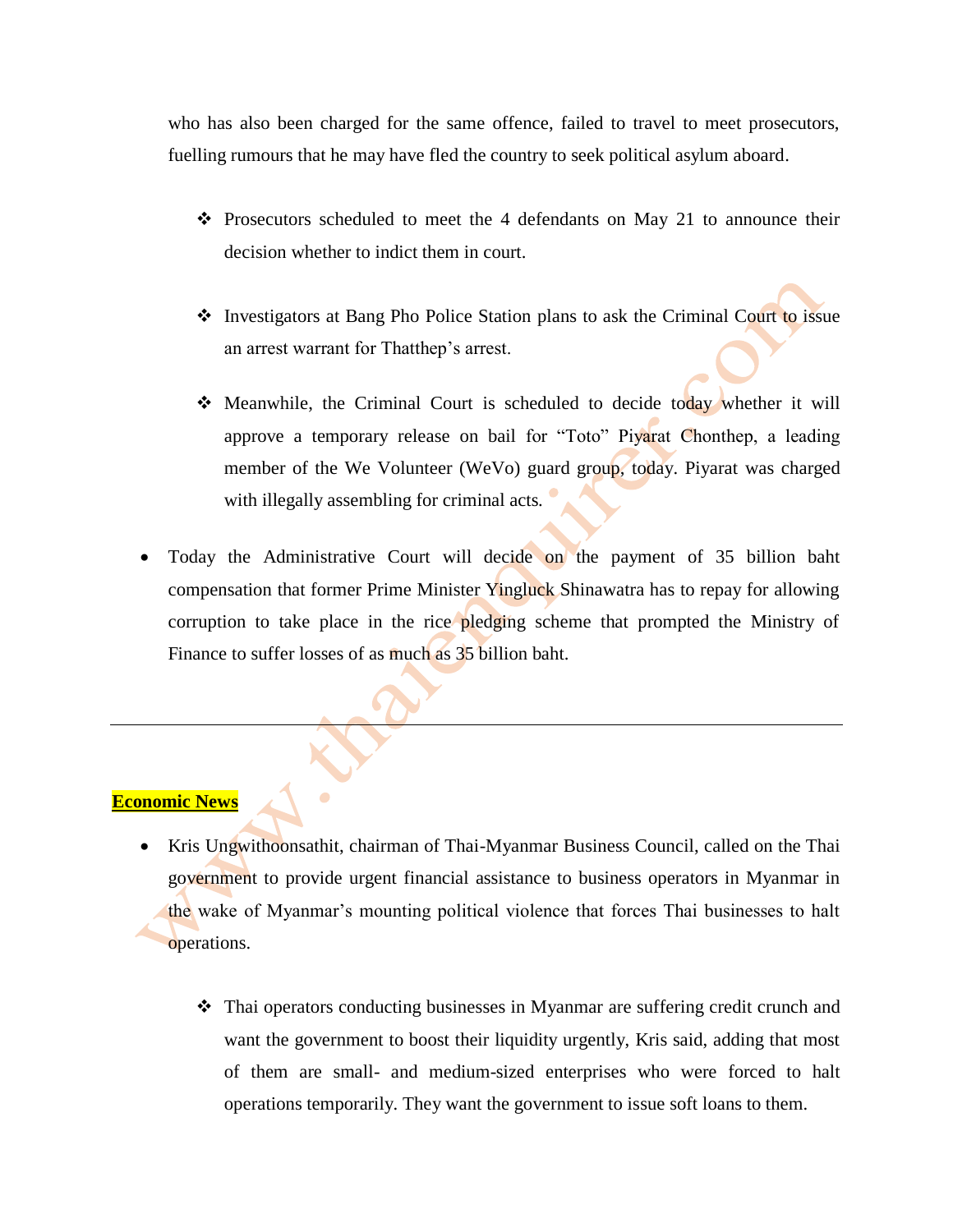- The Ministry of Commerce responded to the demand and said it would coordinate with relevant agencies and resume talks with the Council again in mid-April.
- The Anti-Corruption Organisation of Thailand (ACT), an anti-corruption watchdog, submitted an open letter to Transport Minister Saksayam Chidchob, opposing the planned upgrade of Terminal 2 at Suvarnabhumi Airport.
	- In its letter, the anti-graft watchdog voiced strong opposition to the Airports of Thailand (AoT)'s plan to proceed with the North expansion project amid the cabinet's endorsement of the plan on March 23, 2021 after it acknowledged a report by the National Anti-Corruption Commission (NACC) recommending the expansion schemes for Suvarnabhumi airport should proceed in line with a cabinet resolution dating back to 2010.
	- \* ACT called on the ministry to reconsider the expansion plan by taking in opinions of the Office of the National Economics and Social Development Council (NESDC), the Council of Engineers Thailand (COET) and the Architects Council of Thailand and other stakeholders on the impact of the upgrade plan.
- Government revenue for the first 5 months of this fiscal year fell 11.1 per cent short of target, according to a source with the Finance Ministry.
	- For the October-to-February period government revenue stood at 842.187 billion baht, 105.521 billion baht lower than target, equivalent to 14.7 per cent or 145.064 billion baht lower than that of the same period of last year, the source said.
	- Collections by the 3 main tax agencies totalled 868.556 billion baht, down 112.639 billion baht year-on-year. Collections at the 3 main tax agencies were 93.510 billion baht short of target.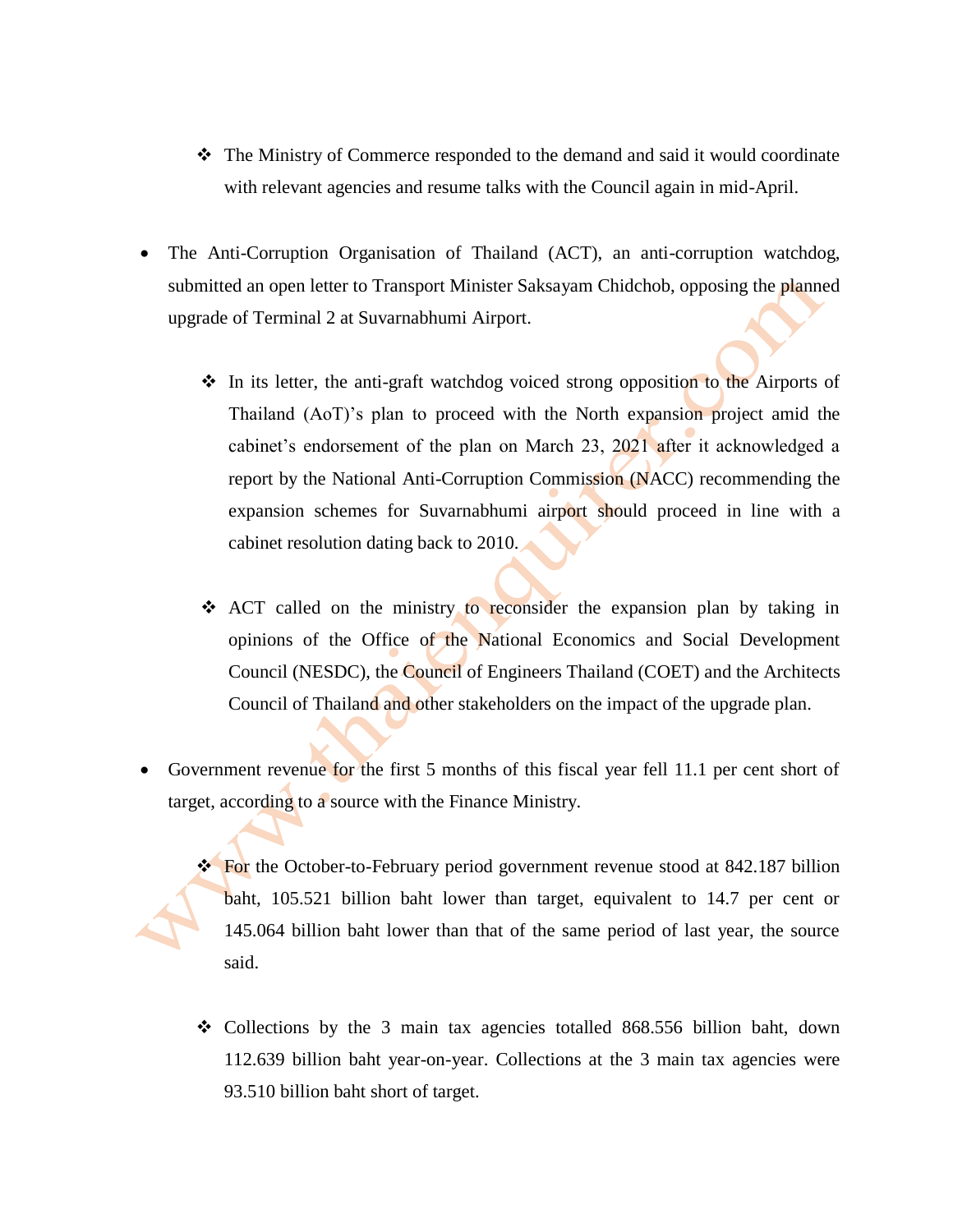- Kulaya Tantitemit, director-general of the Fiscal Policy Office (FPO) as the Finance Ministry spokesperson, said the revenue shortfall in the first 5 months of the current fiscal year is due to the impacts of the coronavirus pandemic.
- $\hat{\mathbf{v}}$  She revealed that total spending via the government's co-payment scheme which ended on March 31, 2021 has registered 14,793,502 people in total, with total accumulative spending of 102.065 billion baht. The scheme targeted 15 million people.
- Consumer spending during the upcoming Songkran holiday is expected to plunge to a 9 year low at 112 billion baht, lower than the earlier estimate of 140 billion baht, the University of the Thai Chamber of Commerce (UTCC) said yesterday.
	- $\div$  Most people are choosing to spend this time staying with their family as they remain worried about the outbreak as well as the government's suspension of water-splashing activities," said the university president Thanavath Phonvichai, citing a survey of 1,256 households.
	- The Covid-19 outbreak would put a downward pressure on consumer spending despite the government's incentives. These factors will force Thais to spend less and shorten many holiday trips to just 5 or even 3 days, he added.
	- The latest forecast put this year's Songkran spending 16.6 per cent lower than 2019. No figures were available for 2020, as the holiday was completely cancelled under lockdown.
- The credit card club of the Thai Bankers' Association has proposed the central bank maintain a minimum debt payment measure for credit cards to help alleviate the financial burden on consumers during the country's uneven economic recovery.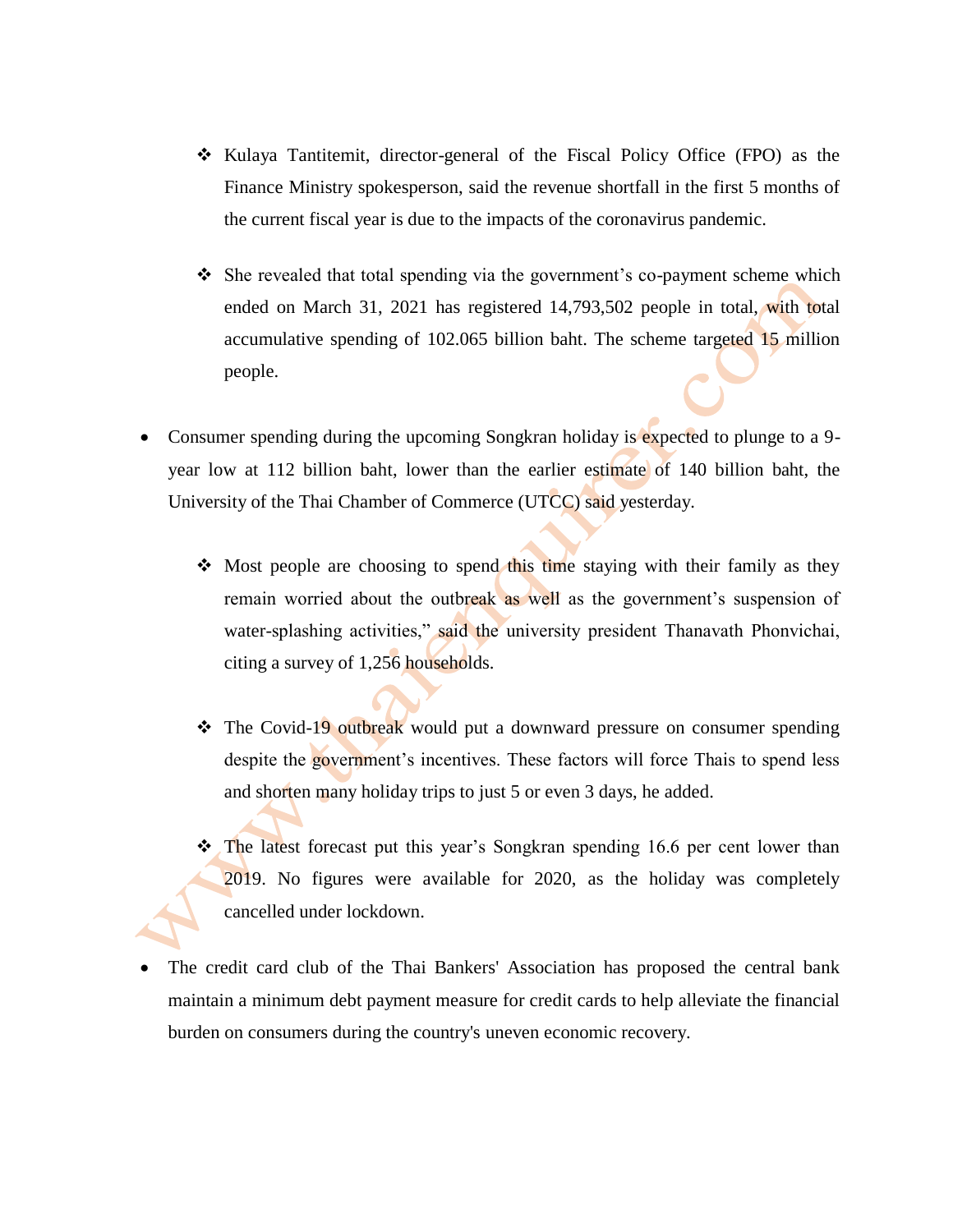- Atis Ruchirawat, managing director of General Card Services Ltd, which runs Central The 1 Credit Card, and chairman of the club, said the card providers proposed the Bank of Thailand keep the minimum debt payment rate at 5 per cent once the central bank's financial relief measures for individual borrowers expire on June 30. Normally the minimum rate is set at 10 per cent. The central bank has periodically discussed with financial institutions including credit card providers about an extension of its debt relief measures for retail loans.
- \* "Regarding higher minimum debt payment of 8 per cent, the regulator may need to implement other debt refinance schemes to help borrowers who still cannot pay. Whether to extend the debt relief measures or introduce other relaxation measures is the central bank's consideration," he said.
- The Thai Chamber of Commerce (TCC) vowed to ramp up support for the government's distribution of its vaccine program.
	- \* TCC chairman Sanan Angubolkul announced after a discussion with more than 50 TCC company members about the issue that the private sector will take up imitation to help speed up distribution of Covid-19 vaccines to the public to help the economy to rebound in a fast pace.
	- The private sector voiced growing concerns about the slow pace of vaccinations and insufficient distribution in Thailand, Sanan said, adding that the private sector is ready to stand by to help provide spaces or former nurses to offer Covid-19 jabs to the public in a fast pace.
	- $\triangleleft$  The TCC will send a letter to request a meeting with relevant state agencies to lay out a contingent plan for vaccine distribution within April, Sanan said, stressing that the faster the vaccine can be distributed to the public, the faster Thai economy will recover.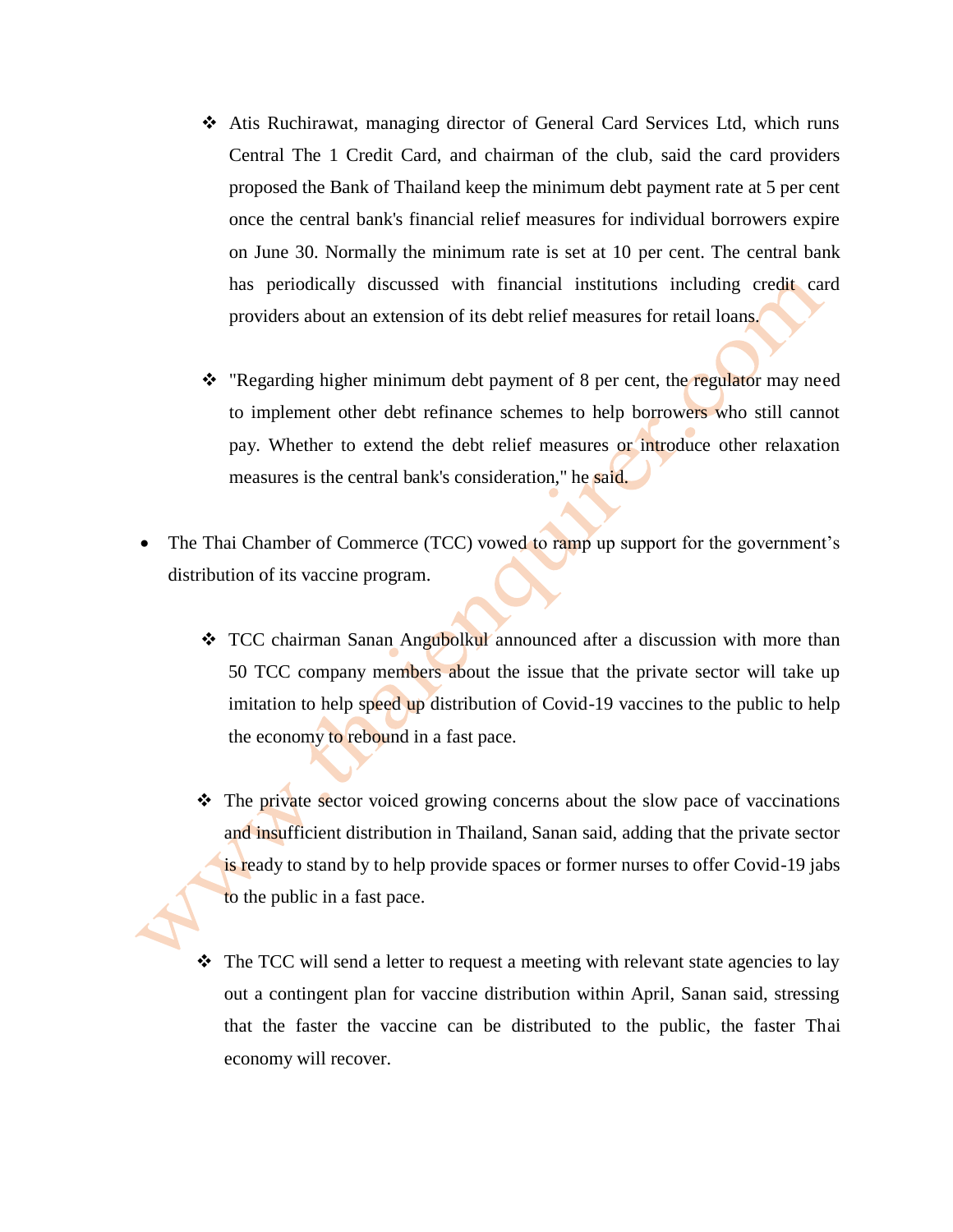Two military-owned shopping malls in Yangon burned down early yesterday morning.

---------------------------------------------------------------------------------------------------------------------

- The Gandamar Wholesale Shopping Center and Ruby Mart in Yangon went up in flames hours before dawn early hours of yesterday (at around 2.00 hrs).
- Both properties are said to be owned by the country's military, and Gandamar Wholesale is located in a highly secure area controlled by the security forces.
- $\div$  Fire brigade members were trying to put out the fire until 9.00 hrs.



- Prime Minister Gen Prayut Chan-o-cha is said to instruct the Royal Air Force to prepare a fleet of C-130 transport aircraft to evacuate Thais stranded in Myanmar if the situation worsens.
	- Gen Prayut said he has assigned a mission for the Air Force join hands with the Ministry of Foreign Affairs to bring Thais in Myanmar back home if the violence there intensifies, said air force spokesman AM Thanat Chanamphai.
- Thailand logged 26 new Covid-19 cases, 21 infections in the greater Bangkok area and 5 imported cases, raising the total to 28,889.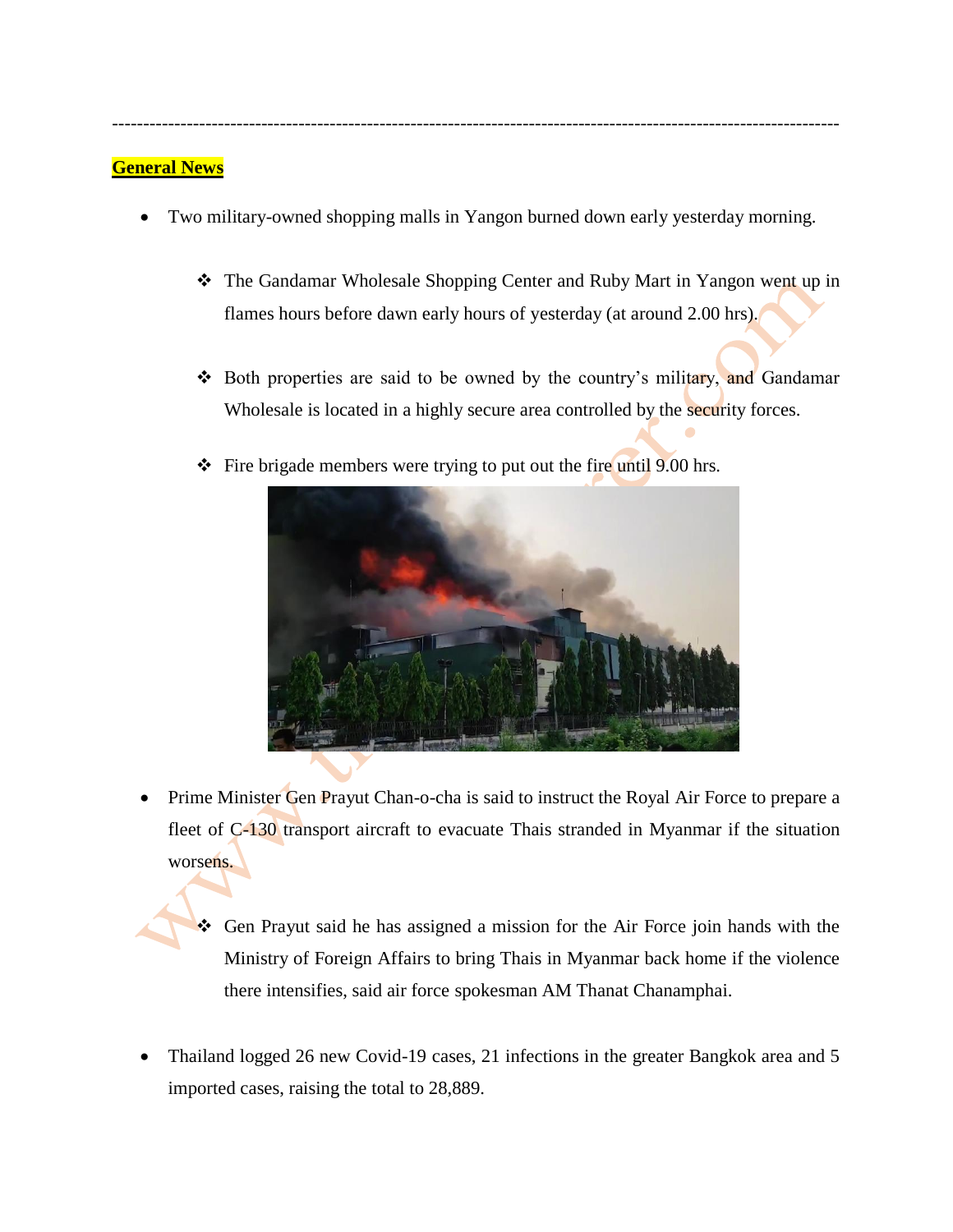- $\div$  Of the 26 new cases, 21 are locally-acquired infections, including 8 cases found during proactive screening and 13 among those under observation and treatment.
- Arrivals from abroad and in state quarantine included 5 new cases, from Myanmar, Sweden, Lebanon, Qatar and Norway.
- $\cdot$  Cumulative infections, since early last year, are 28,889, including 25,787 locallyacquired infections and 3,102 imported cases. 27,548 people have recovered and 1,247 are still being treated in hospitals. The death toll remains at 94. Cumulative infections since December 15, which marks the start of the  $2<sup>nd</sup>$  wave, are 24,652, including 1,328 imported cases.
- The Ministry of Public Health will next month be launching "Mor Prom," a phone app that lets people book their Covid-19 vaccines.
	- \* "I would like all Thai people to download the application to reserve their Covid-19 vaccination," Dr Kiattiphum Wongrajit, the minpistry's permanent secretary, said on Thursday. The app, expected to launch on May 1, allows users to book their free jabs at designated state hospitals and public health stations, from June.
	- In another development, Department of Disease Control (DDC) director-general Opas Karnkawinpong said a post-mortem would be performed on a 71-year-old monk who died a few hours after receiving the AstraZeneca vaccine. The monk, from Wat Samphanthawong temple in Bangkok, was reported to have had severe diabetes and high blood pressure. He had been given the jab at 10am on Wednesday and was found dead in his monastic cloister at 2pm.

#### **Political News Headlines in Thai Media**

A 21 year old Thai activist faces life in prison for threatening the queen, here is his story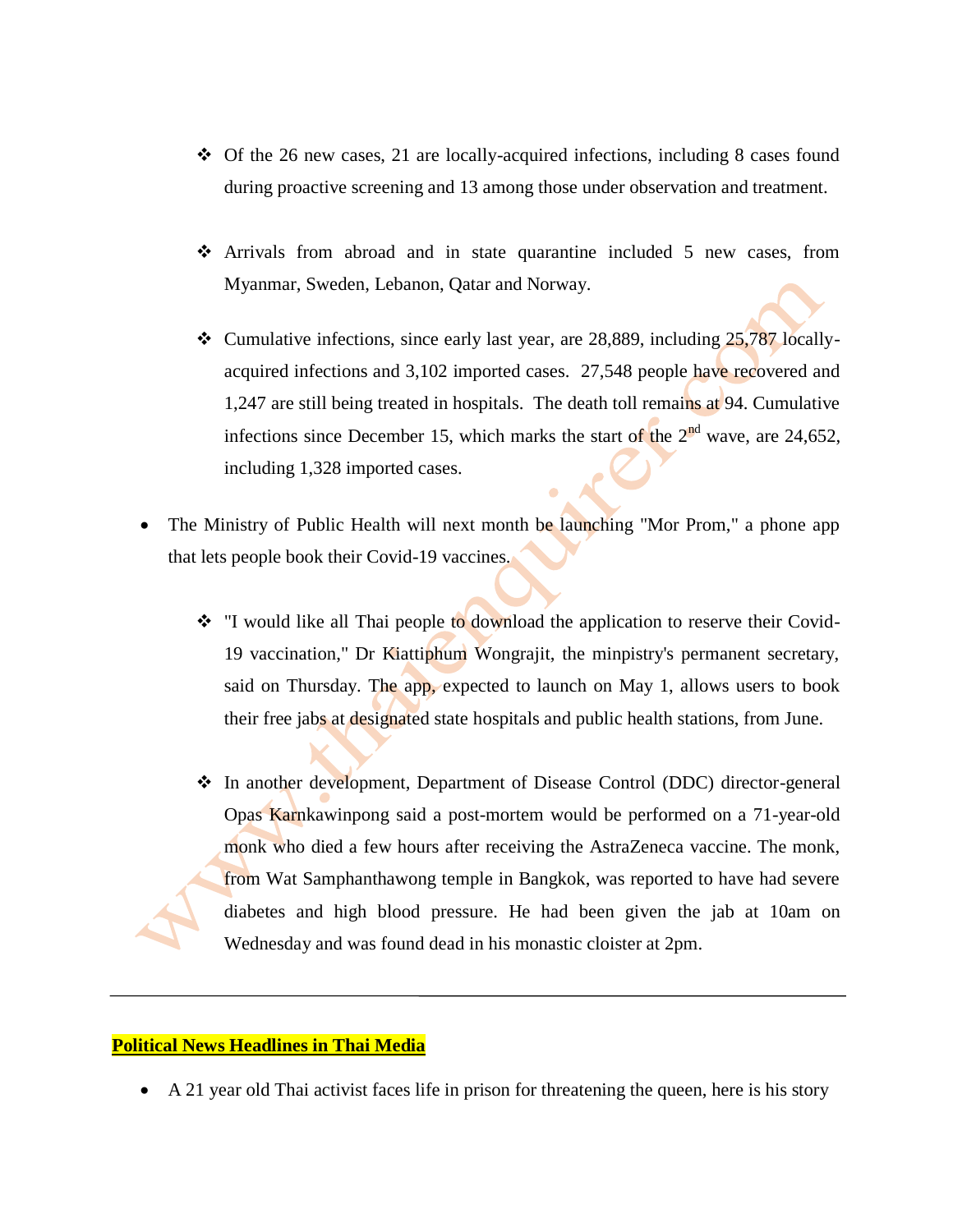- o Link- [https://www.thaienquirer.com/26024/wrong-place-wrong-time-right](https://www.thaienquirer.com/26024/wrong-place-wrong-time-right-movement/)[movement/](https://www.thaienquirer.com/26024/wrong-place-wrong-time-right-movement/)
- Activists fighting for the rights of the Karen ethnic group took aim at a popular singer Thursday for taking the side of a former park official who has been implicated in burning down a local village and charged with the murder of a community campaigner.
	- o Link- [https://www.thaienquirer.com/26046/karen-activists-lash-out-at-singers](https://www.thaienquirer.com/26046/karen-activists-lash-out-at-singers-defence-of-former-park-chief/)[defence-of-former-park-chief/](https://www.thaienquirer.com/26046/karen-activists-lash-out-at-singers-defence-of-former-park-chief/)
- A new television soap opera about corruption within the Thai justice system is now making waves across the country, online and offline, for its provoking screenplay and message.  $\bullet$ 
	- o Link- [https://www.thaienquirer.com/26035/new-thai-soap-opera-wins-plaudits-for](https://www.thaienquirer.com/26035/new-thai-soap-opera-wins-plaudits-for-questioning-justice-system/)[questioning-justice-system/](https://www.thaienquirer.com/26035/new-thai-soap-opera-wins-plaudits-for-questioning-justice-system/)
- Pro-democracy protester leaders told Thai Enquirer this week that the student-led movement have not yet to discussed whether or not it would join a rally called by Jatuporn Promphan, one of the leaders of the Red Shirts movement, on April 4.
	- o Link- [https://www.thaienquirer.com/26021/protest-leaders-open-to-joining-former](https://www.thaienquirer.com/26021/protest-leaders-open-to-joining-former-red-shirt-leader-but-will-not-drop-royal-demands/)[red-shirt-leader-but-will-not-drop-royal-demands/](https://www.thaienquirer.com/26021/protest-leaders-open-to-joining-former-red-shirt-leader-but-will-not-drop-royal-demands/)
- The referendum bill is expected to sail through the third reading in parliament, said Senator Wanchai Sornsiri, spokesman of a parliamentary committee vetting the bill.
	- o Link- [https://www.bangkokpost.com/thailand/politics/2093407/referendum-bill-to](https://www.bangkokpost.com/thailand/politics/2093407/referendum-bill-to-pass-3rd-reading)[pass-3rd-reading](https://www.bangkokpost.com/thailand/politics/2093407/referendum-bill-to-pass-3rd-reading)
- The National Human Rights Commission (NHRC) yesterday asked the authorities to be cautious in using Covid-19 preventive measures and laws against protesters.

o Link- [https://www.bangkokpost.com/thailand/general/2093403/tread-carefully](https://www.bangkokpost.com/thailand/general/2093403/tread-carefully-officials-told)[officials-told](https://www.bangkokpost.com/thailand/general/2093403/tread-carefully-officials-told)

- Bang Pho police on Thursday submitted to public prosecutors an investigation file into a lese majeste case linked to the demonstration outside parliament on Sept 24 last year, in which five protesters were accused of offending the monarchy.
	- o Link- [https://www.bangkokpost.com/thailand/politics/2093415/lese-majeste-suspects](https://www.bangkokpost.com/thailand/politics/2093415/lese-majeste-suspects-in-cops-sights)[in-cops-sights](https://www.bangkokpost.com/thailand/politics/2093415/lese-majeste-suspects-in-cops-sights)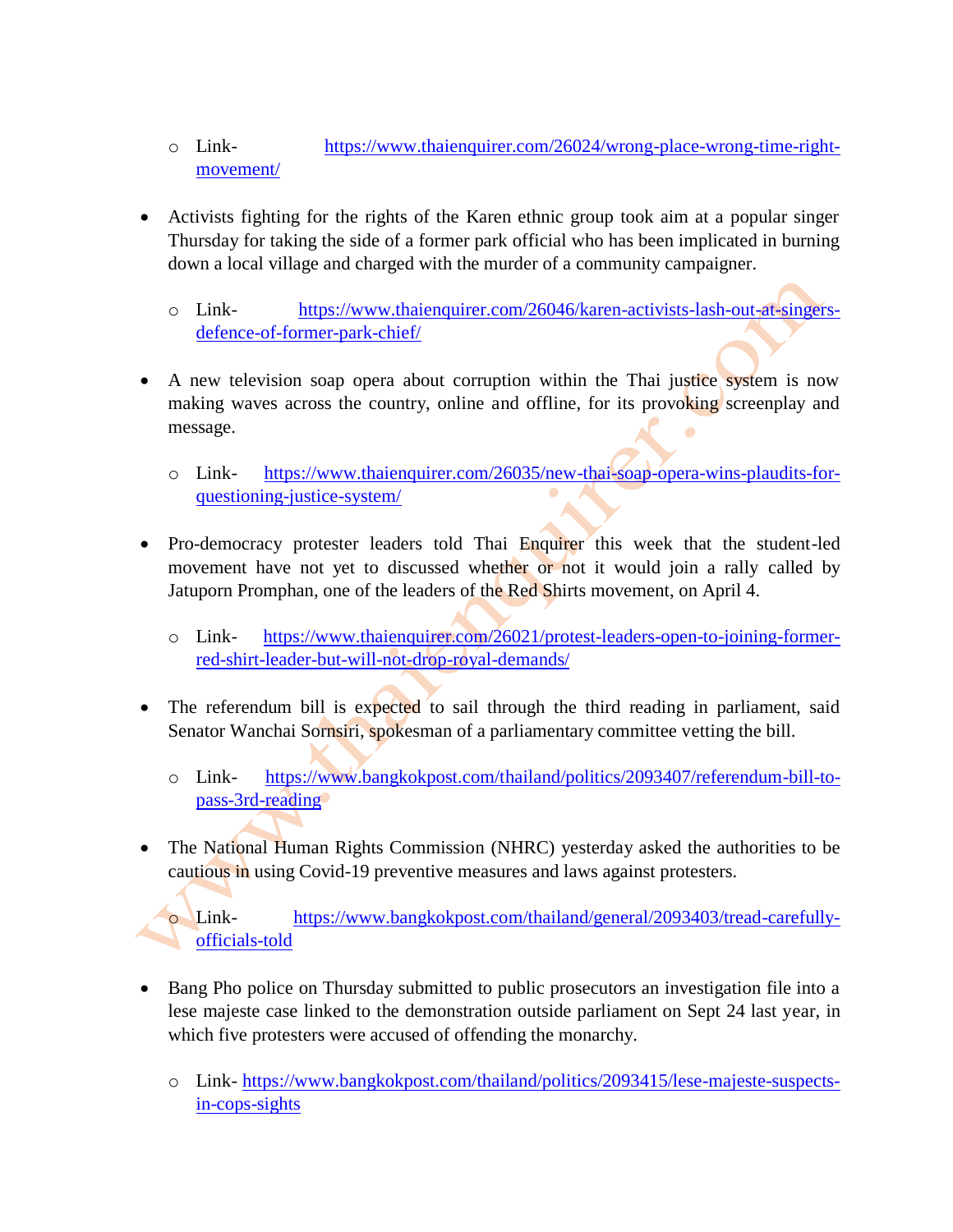- An adviser to the House Speaker says a House committee cannot invite the Supreme Court president to testify about why the court denied a bail application by the Ratsadorn group protest leaders.
	- o Link- [https://www.bangkokpost.com/thailand/politics/2093427/mps-cannot-ask](https://www.bangkokpost.com/thailand/politics/2093427/mps-cannot-ask-judges-to-elaborate)[judges-to-elaborate](https://www.bangkokpost.com/thailand/politics/2093427/mps-cannot-ask-judges-to-elaborate)

#### **Economic News Headlines in Thai Media**

- Thai consumer spending during the Songkran holiday in 2021 is expected to plunge to a nine-year low at 112 billion baht, lower than the earlier estimate of 140 billion baht, the University of the Thai Chamber of Commerce (UTCC) said Thursday.
	- o Link- [https://www.thaienquirer.com/26048/songkran-spending-likely-dampened-by](https://www.thaienquirer.com/26048/songkran-spending-likely-dampened-by-ban-on-water-fights/)[ban-on-water-fights/](https://www.thaienquirer.com/26048/songkran-spending-likely-dampened-by-ban-on-water-fights/)
- Shares of TWZ Corporation (TWZ), an IT product distributor, rose sharply for a second consecutive day on Thursday with shares rising by 18.18 per cent to 0.13 baht per share.
	- o Link- [https://www.thaienquirer.com/26040/twz-a-it-company-shares-climb-on-news](https://www.thaienquirer.com/26040/twz-a-it-company-shares-climb-on-news-that-it-would-enter-the-hemp-trade/)[that-it-would-enter-the-hemp-trade/](https://www.thaienquirer.com/26040/twz-a-it-company-shares-climb-on-news-that-it-would-enter-the-hemp-trade/)
- Phuket locals were queuing at five Covid-19 vaccination centres on Thursday as the holiday province prepared to reopen to foreign tourists on July 1.
	- o Link- <https://www.nationthailand.com/news/30404404>
- The US Embassy in Bangkok marked April Fool's Day on Thursday by launching the socalled "Kin(Ameri)can" app, which offers American favourites at a huge discount.

o Link- <https://www.nationthailand.com/news/30404402>

- The Stock Exchange of Thailand (SET) Index closed at 1,595.12 on Thursday, up 7.91 points or 0.50 per cent. Total transactions amounted to Bt76 billion with an index high of 1,600.60 and a low of 1,590.33.
	- o Link- <https://www.nationthailand.com/business/30404408>
- New Digital Economy and Society (DES) Minister Chaiwut Thanakhamanusorn is considering whether to postpone the full enforcement of the Personal Data Protection Act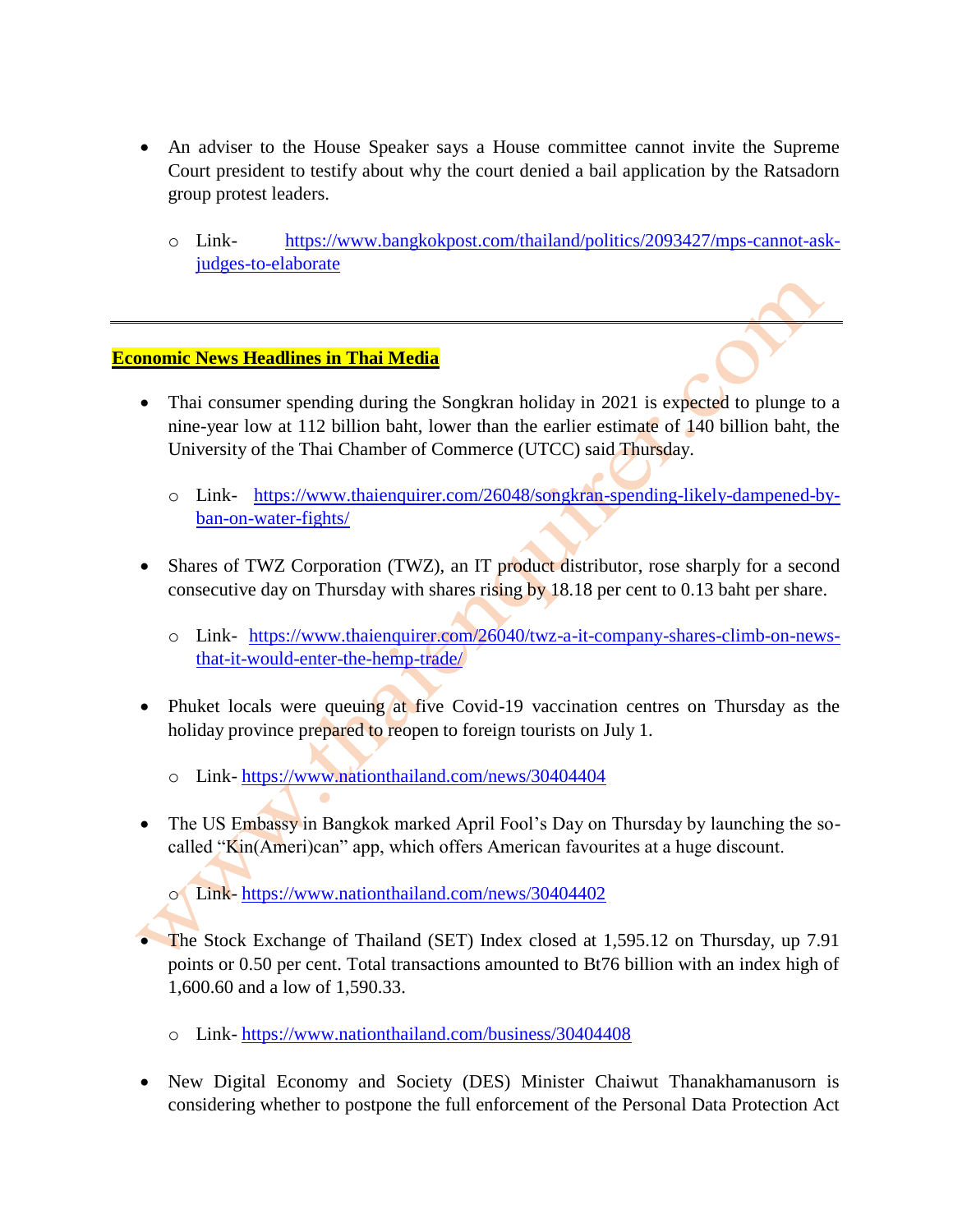(PDPA) slated for this June to help unprepared small and medium-sized enterprises (SMEs) that could be affected by the legislation.

- o Link- [https://www.bangkokpost.com/business/2093467/new-minister-ponders-delay](https://www.bangkokpost.com/business/2093467/new-minister-ponders-delay-of-personal-data-protection-act)[of-personal-data-protection-act](https://www.bangkokpost.com/business/2093467/new-minister-ponders-delay-of-personal-data-protection-act)
- Thai Oil Plc (TOP), Thailand's largest oil refinery by capacity, is planning to partner with petrochemical operators in Southeast Asia to jointly add value to its refined oil products and supply them as feedstocks for the downstream petrochemical industry.
	- o Link- [https://www.bangkokpost.com/business/2093559/top-to-fast-track-value](https://www.bangkokpost.com/business/2093559/top-to-fast-track-value-added-deals)[added-deals](https://www.bangkokpost.com/business/2093559/top-to-fast-track-value-added-deals)
- RS Group is allocating 1.4 billion baht to strengthen its revenue this year via a twopronged approach with a focus on cannabis and hemp-based products.
	- o Link- [https://www.bangkokpost.com/business/2093523/rs-group-allots-b1-4bn-to](https://www.bangkokpost.com/business/2093523/rs-group-allots-b1-4bn-to-mas-new-brands)[mas-new-brands](https://www.bangkokpost.com/business/2093523/rs-group-allots-b1-4bn-to-mas-new-brands)

#### **Issues to be watched out for**

- $\triangleright$  January 25-March 31, 2021 The implementation of the 2nd-phase of the co-payment scheme will allow registrants to start spending.
- $\triangleright$  March 22 –April 4, 2021 The 42<sup>nd</sup> Bangkok International Motor Show is to be held in Nonthaburi's Impact Arena, Muang Thong Thani.
- $\triangleright$  March 31-June 30, 2021 The deadline extension to file personal income taxes for the 2020 tax year.
- $\triangleright$  April, 2021 The Joint Standing Committee on Commerce, Industry and Banking (JSCCIB) scheduled a meeting to assess Thailand's economic outlook in 2021.
- $\triangleright$  April 2021 The government is set to launch "area quarantine" plan to open Thailand to foreign tourists.
- $\triangleright$  April, 2021 Thai Airways International Plc (THAI) expects the Central Bankruptcy Court to consider its rehab blueprint for approval.
- $\triangleright$  April 2021 The Batong Airport is scheduled to be opened after being postponed from February due to the resurgence of the Covid-19.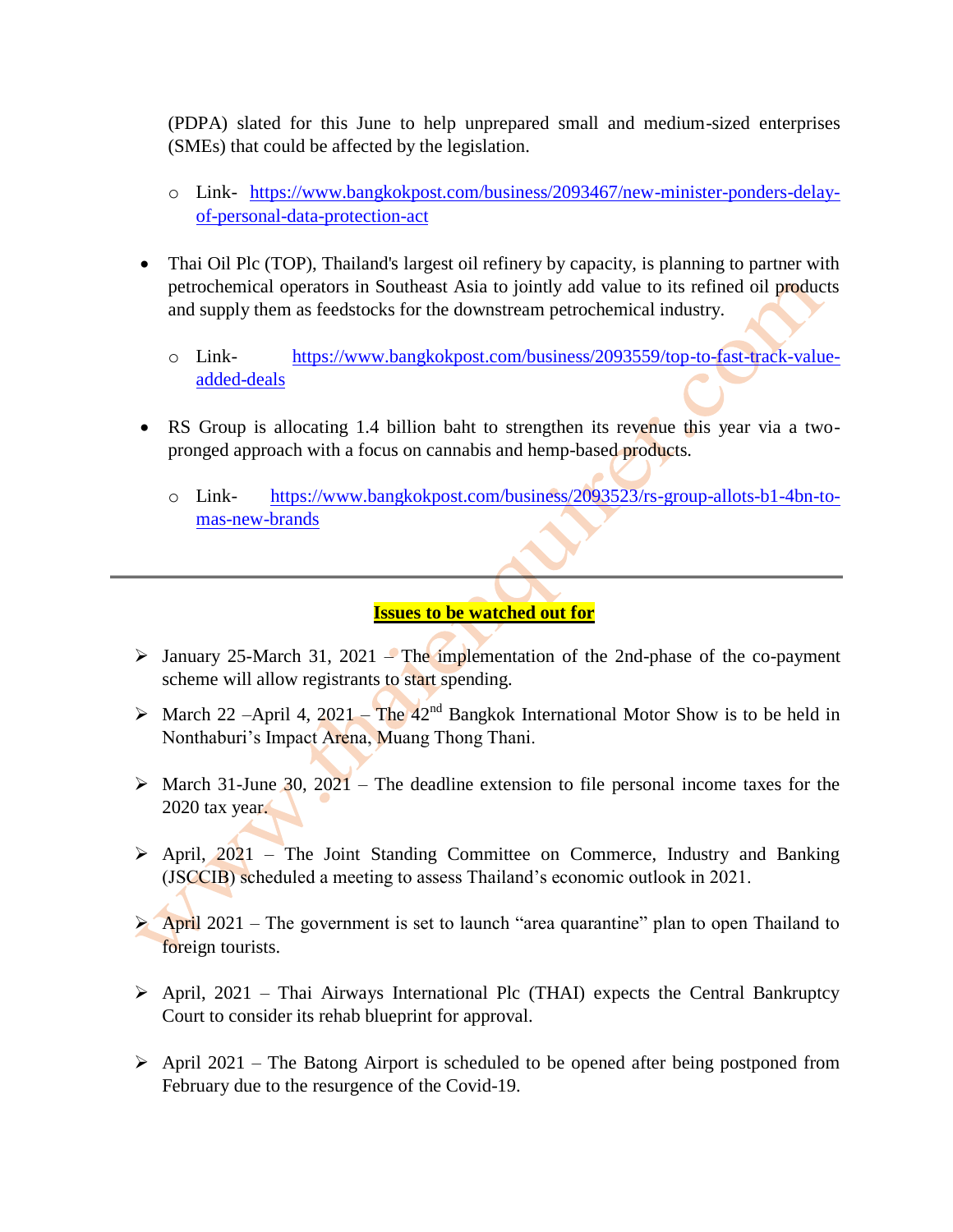- $\triangleright$  April, 2021 The central bank plans to officially implement the new rule on the rate of penalty imposed on loan defaulters in a bid to ease borrowers' burdens and motivate them to repay their debts.
- $\triangleright$  April 7, 2021 Parliament is set to convene a new session.
- $\triangleright$  April 7-8, 2021 Tentative dates for an extraordinary parliamentary session to allow MPs and senators to proceed with the debate on a national referendum bill.
- $\triangleright$  April 10-15, 2021 The Songkran Holiday.
- $\triangleright$  April 19-20, 2021 World Cannabis Day at Bangkok's Carlton Hotel.
- $\triangleright$  May, 2021 The 66<sup>th</sup> Bangkok Gems & Jewelry Fair (BGJF) Virtual Trade Fair is set to be held.
- $\triangleright$  May 7, 2021 Thai Airways International Plc (THAI) is expected to hold a creditors meeting to inspect and vote for the rehab plan.
- $\triangleright$  May 13, 2021 The public prosecutor set a new hearing of 13 people involved in the protest in front of the German Embassy in Bangkok on 26 October 2020. The hearing has been postponed as the prosecutor said it had yet to finish the paperwork needed to file the case against the protesters.
- $\triangleright$  June, 2021 Siam Bioscience to start mass production plan of Covid-19 vaccines.
- $\triangleright$  June, 2021 Bank for Agriculture and Agricultural Cooperatives (BAAC)'s debt holiday is due to expire.
- $\triangleright$  July, 2021 TMB-Thanachart Bank (TMB-TBank) expects to complete the integration of the 2 financial entities.
- $\triangleright$  July 1, 2021 The government plans to open Phuket fully without mandatory quarantine.
- $\triangleright$  September 1, 2021 The government will collect value-added tax from Netflix, Youtube, Google, Facebook as well as other e-commerce services.
- $\triangleright$  October, 2021 Bangkok governor election is set to be held.

#### **Key Data**

| $+7.91$ |
|---------|
|         |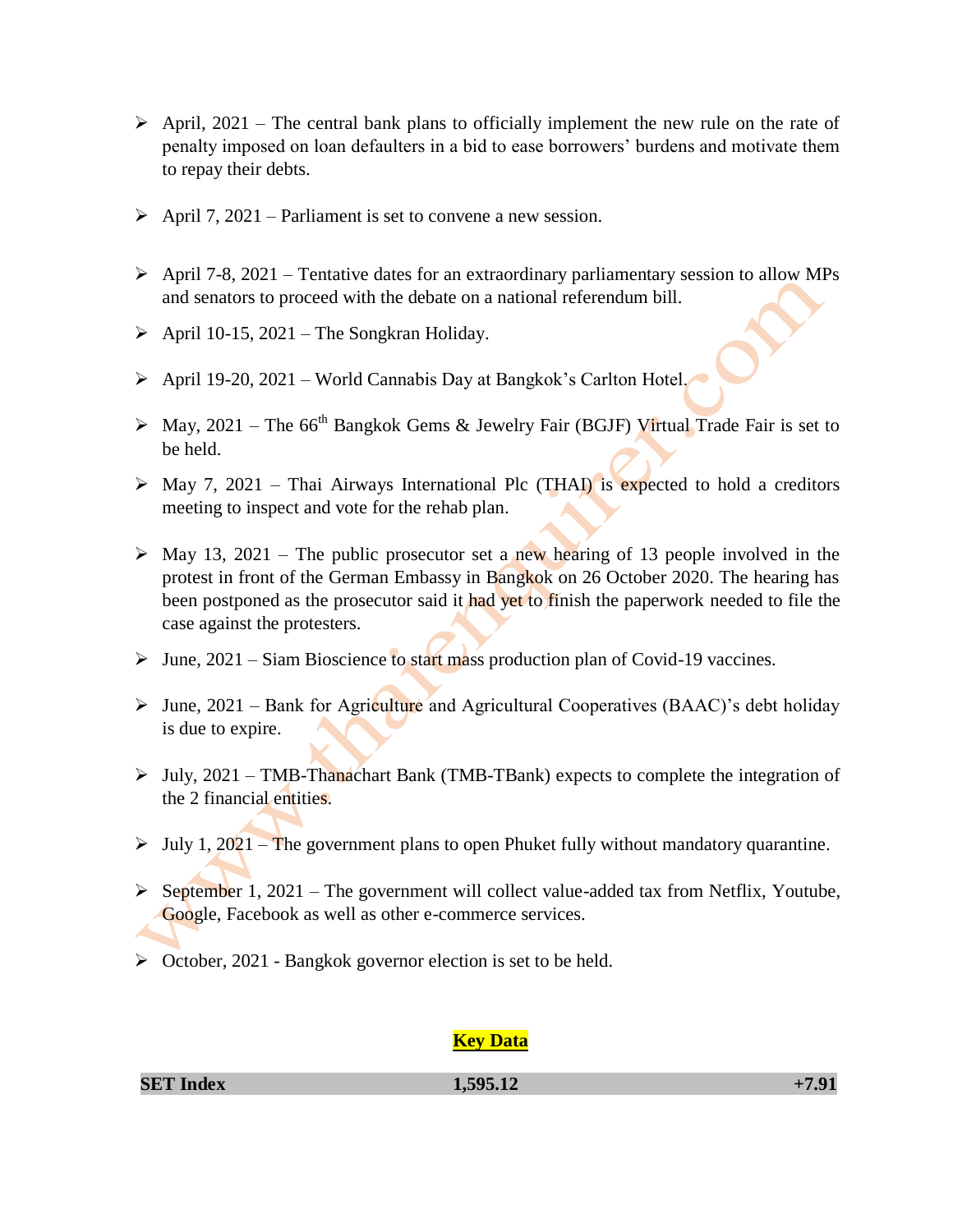• Link - [https://www.set.or.th/en/company/ipo/upcoming\\_ipo\\_set.html](https://www.set.or.th/en/company/ipo/upcoming_ipo_set.html)

# **Global Commodities**

- Metal -Link<http://www.bloomberg.com/markets/commodities/futures/metals/>
- Energy -Link <http://www.bloomberg.com/energy/>
- Baltic Dry Index (BDI)-Link <http://www.bloomberg.com/quote/BDIY:IND>

#### **Global Equity Market's Movements**

Link - <http://www.bloomberg.com/markets/stocks/world-indexes/asia-pacific/>

# **Asian Equity Markets Movement**

Link - <http://www.bloomberg.com/markets/stocks/world-indexes/>

# **Information on March 31, 2021**

### **Buying, Selling or Transfer of shares by Owners/Management**

| <b>Stock Code</b> | <b>Volume</b> | <b>Value</b> | <b>Action</b> |
|-------------------|---------------|--------------|---------------|
|                   |               |              |               |
| <b>ASIAN</b>      | 3,000,000     | 20.5         | Sale          |
| <b>ASIAN</b>      | 351,400       | 22.7         | Sale          |
| <b>BDMS</b>       | 20,000        | 21.2         | Purchase      |
| <b>BOFFICE</b>    | 50,000        | 9.6          | Purchase      |
| <b>BOFFICE</b>    | 31,200        | 9.65         | Purchase      |
| <b>CPL</b>        | 26,600        | 1.29         | Purchase      |
| <b>CHAYO</b>      | 30,000        | 11           | Purchase      |
| <b>ETE</b>        | 100,000       | 1.47         | Sale          |
| <b>ETE</b>        | 100,000       | 1.48         | Sale          |
| <b>ETE</b>        | 100,000       | 1.5          | Sale          |
| <b>ETE</b>        | 100,000       | 1.5          | Sale          |
| <b>ETE</b>        | 100,000       | 1.5          | Sale          |
| <b>EKH</b>        | 500,000       | 6.05         | Sale          |
| <b>EKH</b>        | 200,000       | 5.88         | Sale          |
| <b>EKH</b>        | 300,000       | 5.86         | Sale          |
| <b>EMC</b>        | 63,000        | 0.29         | Purchase      |
| <b>EMC</b>        | 4,400,000     | 0.13         | Purchase      |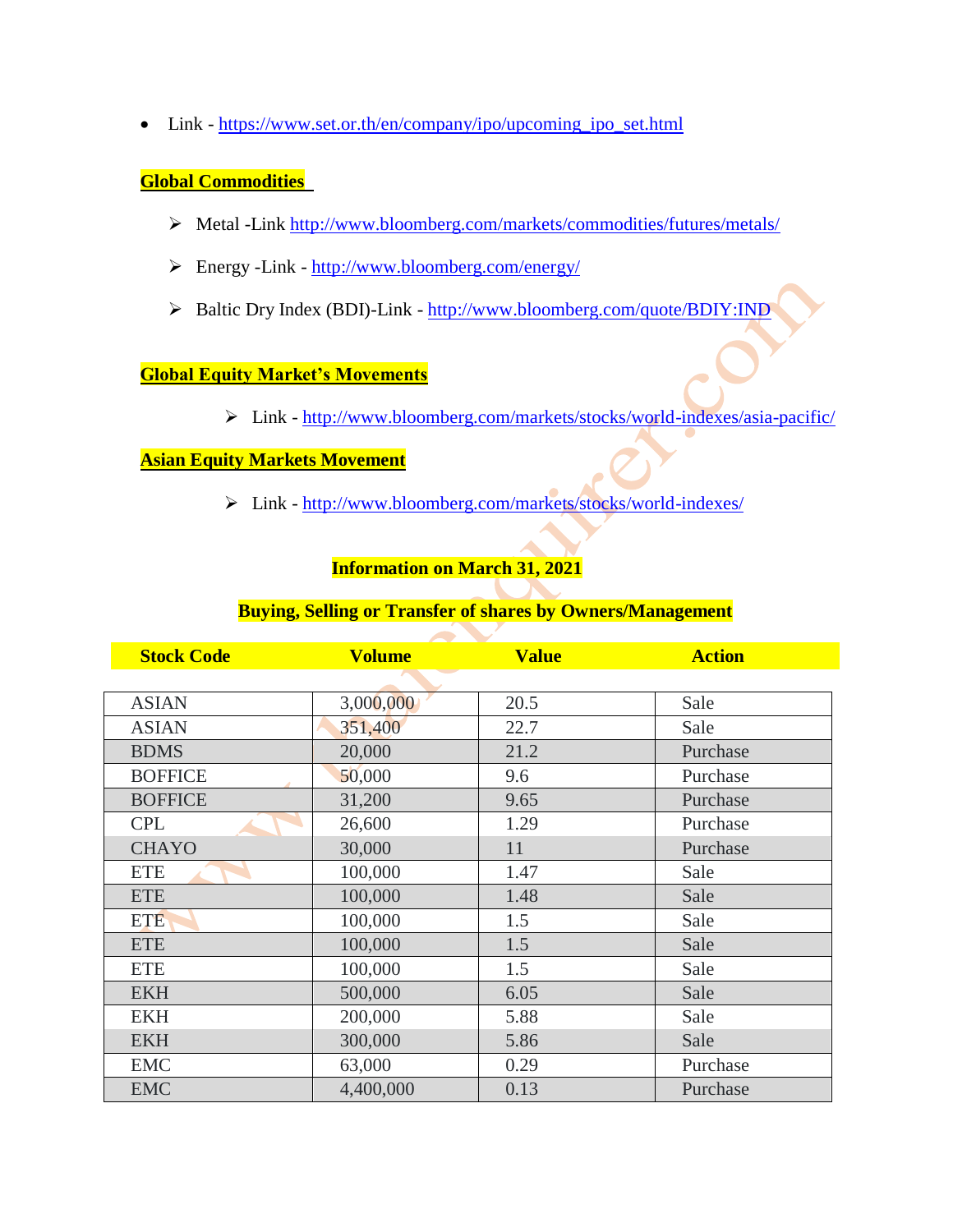| <b>HPT</b>   | 1,743,800   | 0.31  | Sale                         |
|--------------|-------------|-------|------------------------------|
| <b>HPT</b>   | 823,200     | 0.33  | Sale                         |
| <b>JMART</b> | 287,900     | 43    | Purchase                     |
| <b>JMART</b> | 712,100     | 43    | Purchase                     |
| <b>LPH</b>   | 10,000      | 4.99  | Purchase                     |
| <b>MPG</b>   | 218,233,520 |       | of<br>Acceptance<br>Transfer |
| <b>MTC</b>   | 20,000      | 70.75 | Sale                         |
| <b>RT</b>    | 80,000      | 2.52  | Purchase                     |
| <b>COLOR</b> | 37,000      | 1.53  | Purchase                     |
| <b>COLOR</b> | 5,000       | 1.45  | Purchase                     |
| <b>COLOR</b> | 61,600      | 1.5   | Purchase                     |
| <b>COLOR</b> | 28,300      | 1.49  | Purchase                     |
| <b>COLOR</b> | 10,100      | 1.48  | Purchase                     |
| <b>COLOR</b> | 19,900      | 1.47  | Purchase                     |
| <b>COLOR</b> | 75,800      | 1.48  | Purchase                     |
| <b>STGT</b>  | 2,500       | 41    | Purchase                     |
| <b>SFLEX</b> | 50,000      | 5.7   | Purchase                     |
| <b>TEAMG</b> | 150,000     | 2.42  | Sale                         |
| <b>TM</b>    | 296,400     | 2.89  | Sale                         |
| <b>TM</b>    | 580,100     | 3.19  | Sale                         |
| <b>TSTE</b>  | 36,600      | 7.01  | Purchase                     |
| <b>TMT</b>   | 15,000      | 8.82  | Purchase                     |
| <b>VIBHA</b> | 3,000,000   | 0.35  | Sale                         |
| <b>KUN</b>   | 400,000     | 2.26  | Purchase                     |
|              |             |       |                              |

# **XD, XE or XM or other notifications**

 $\blacktriangleleft$ 

For list of Companies that have dividend payment and AGM meeting schedules click on <http://www.set.or.th/set/calendarofevents.do>

# **Trading Breakdown on the Stock Exchange of Thailand**

| Daily as of 1 Apr 2021    |              |               |              |               |              | <b>Unit: M.Baht</b>      |
|---------------------------|--------------|---------------|--------------|---------------|--------------|--------------------------|
| <b>Investor Type</b>      | <b>Buy</b>   |               | <b>Sell</b>  |               | <b>Net</b>   |                          |
|                           | <b>Value</b> | $\frac{0}{0}$ | <b>Value</b> | $\frac{0}{0}$ | <b>Value</b> | $\frac{0}{0}$            |
| <b>Local Institutions</b> | 5,403.70     | 7.02          | 4,810.00     | 6.25          | 593.7        | $\overline{\phantom{0}}$ |
| Proprietary<br>Trading    | 8,469.30     | 11.01         | 8,180.30     | 10.63         | 289          |                          |
| Foreign Investors         | 26,405.91    | 34.32         | 25,358.40    | 32.96         | 1,047.51     | $\overline{\phantom{0}}$ |